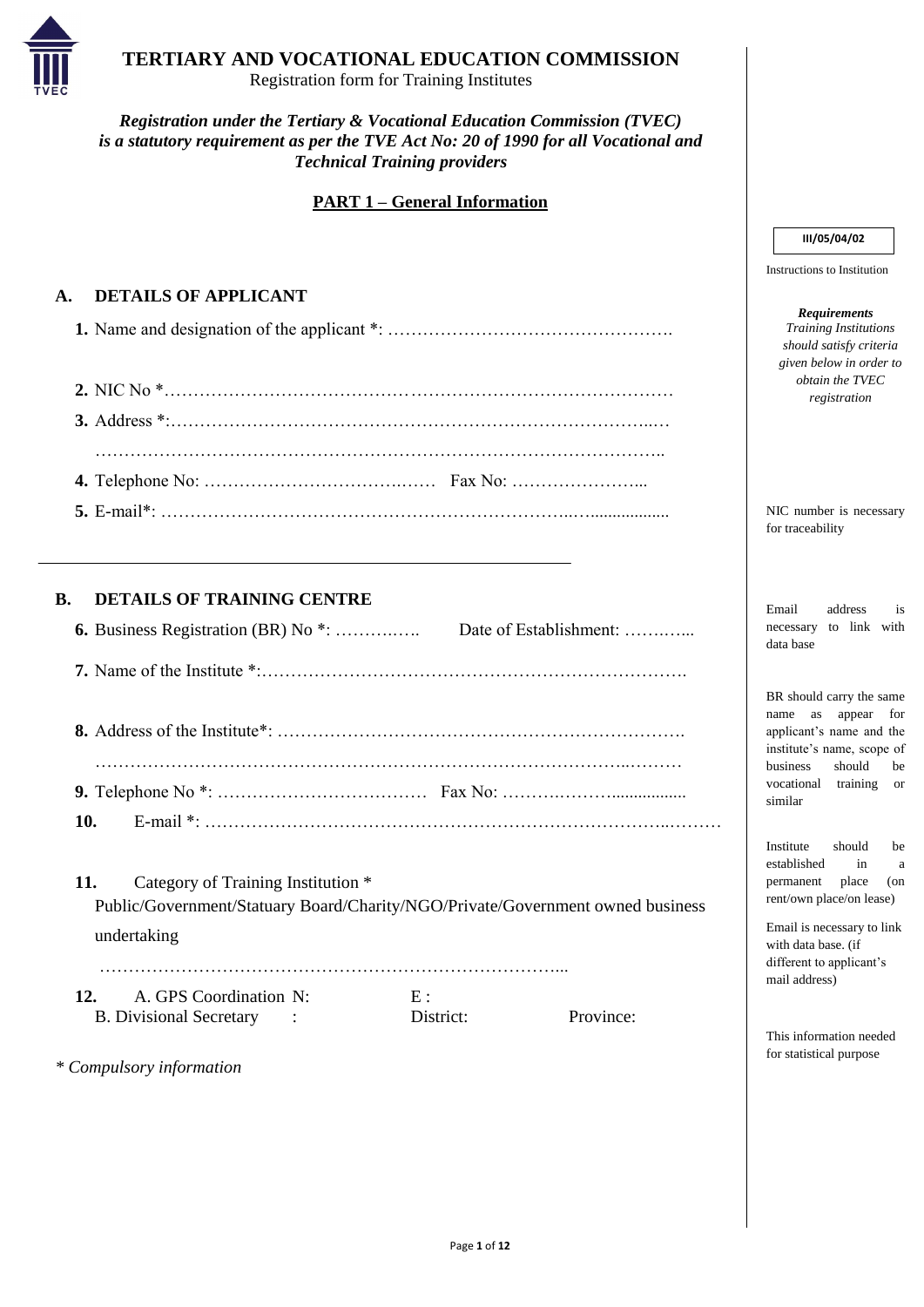Page **2** of **12**

## **13. Infrastructure and common amenities**

| <b>Item</b>                                            | No. of units                                              | <b>Floor Area</b><br>(in square meter- $m^2$ )                                                                                    |
|--------------------------------------------------------|-----------------------------------------------------------|-----------------------------------------------------------------------------------------------------------------------------------|
|                                                        |                                                           | Minimum m <sup>2</sup> of classes/workshops                                                                                       |
| Class rooms/ lecture rooms*                            |                                                           |                                                                                                                                   |
| Workshops *                                            |                                                           |                                                                                                                                   |
| Office rooms                                           |                                                           |                                                                                                                                   |
| Toilets*                                               |                                                           |                                                                                                                                   |
| Others (specify)<br>Viz. hostel, facilities for sports |                                                           |                                                                                                                                   |
| <b>Amenities</b>                                       | <b>Description</b>                                        |                                                                                                                                   |
| Water Supply*                                          | Taps; Numbers:                                            | Total number in order:                                                                                                            |
| Ventilation<br>(classrooms/workshops) *                | Windows/doors; Windows:                                   | Doors:                                                                                                                            |
| Lighting (class rooms/workshops)<br>$\ast$             | Number of lights/natural light<br>Classrooms<br>Workshops |                                                                                                                                   |
| Electricity supply *                                   | Single phase                                              |                                                                                                                                   |
|                                                        | Three phase                                               |                                                                                                                                   |
| Safety *                                               | maintained                                                | Hazards within institute premises due to Physical, chemical,<br>biological (stray pets, rats, snakes) mitigated, accident records |
| First Aid <sup>*</sup>                                 |                                                           | Staff trained for first aid, availability of first aid box                                                                        |
| Fire Protection *                                      |                                                           | Adequate extinguishers/horse/hydrant fixed, staff trained                                                                         |

| Garbage/waste disposal * | Mode of disposing garbage/waste/waste water, garbage segregated |
|--------------------------|-----------------------------------------------------------------|
|                          |                                                                 |

*\*Compulsory information*

#### *Requirements*

(Instruction to Institution) Required space per student is  $0.5m^2$ (minimum)

Hard and light engineering courses should have workshops, they should comply basic safety and ergonomic aspects

Toilet requirement is 25: 1 (25 students for one toilet) with water (commode or squatting pan)

Drinking water should be available free

All class rooms should be comfortable to stay for more than 5 hours

Adequate light for reading, writing and work

Single phase with safety requirements or three phase with safety requirements

Safety for students and others

Basic First aid requirements with trained staff for first aid should available

Fire protection measures should be taken, trained staff, assembly points

Waste/garbage/waste water should dispose/discharge in acceptable manner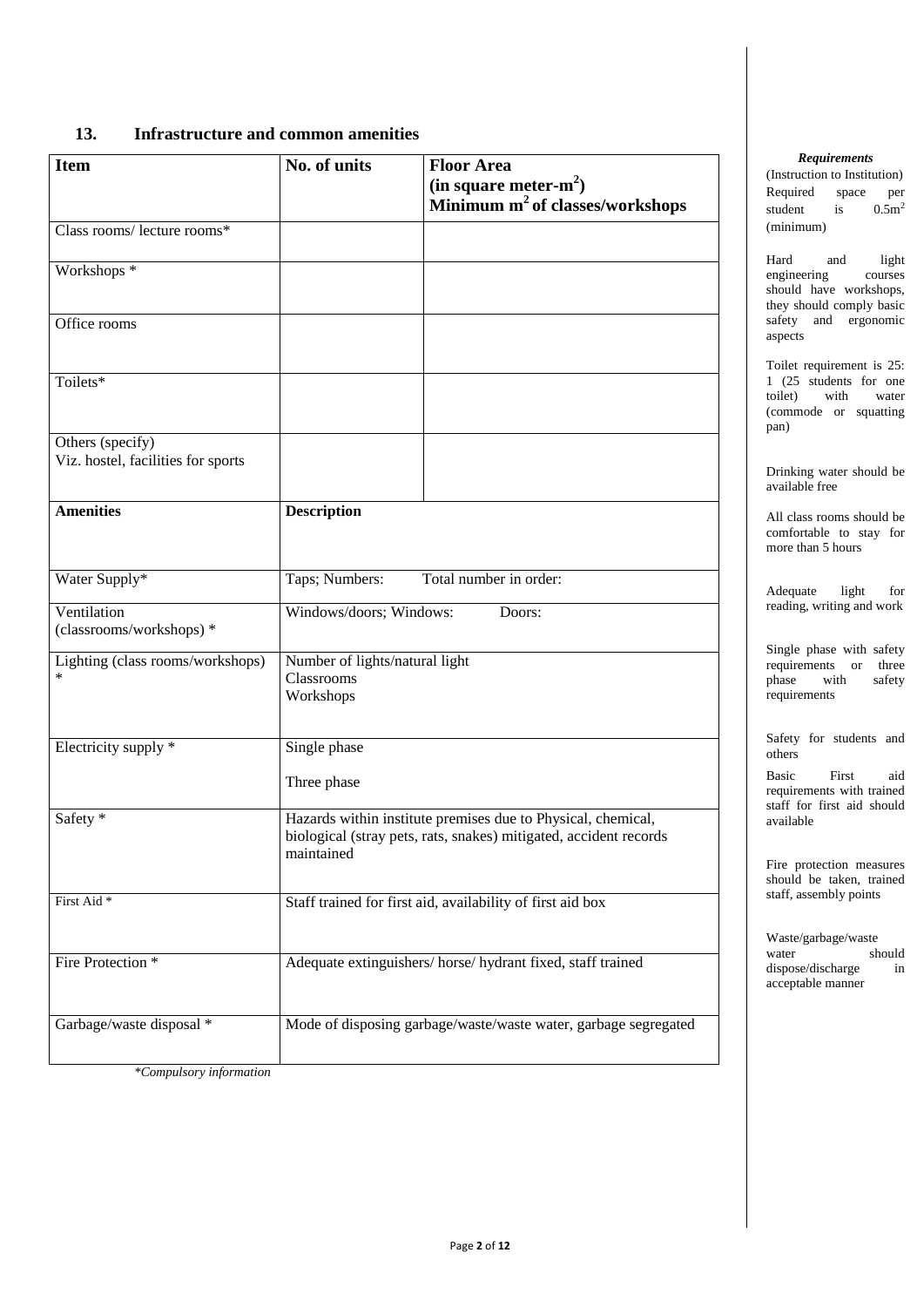Page **3** of **12**

## **14.Record keeping/record maintenance/ nonacademic staff**

- r

| <b>Item</b>                                                                                   | Available/maintained                        | Not available/not<br>maintained             | <b>Remarks</b> |  |  |
|-----------------------------------------------------------------------------------------------|---------------------------------------------|---------------------------------------------|----------------|--|--|
| Permanent staff                                                                               | Academic coordinator                        | Academic coordinator                        |                |  |  |
| (nonacademic) *                                                                               | Course coordinator                          | Course coordinator                          |                |  |  |
| Assessment records*                                                                           | Continuous assessments<br>Final assessments | Continuous assessments<br>Final assessments |                |  |  |
| Student data base *                                                                           |                                             |                                             |                |  |  |
| Student attendance *                                                                          |                                             |                                             |                |  |  |
| Instructor records *                                                                          | Attendance<br>Daily diary/records           | Attendance<br>Daily diary/records           |                |  |  |
| Time table *                                                                                  |                                             |                                             |                |  |  |
| Student diary/daily<br>records *                                                              |                                             |                                             |                |  |  |
| Career guidance records                                                                       |                                             |                                             |                |  |  |
| Employment placement                                                                          |                                             |                                             |                |  |  |
| Additional English<br>lessons                                                                 |                                             |                                             |                |  |  |
| Additional<br>computer<br>lessons                                                             |                                             |                                             |                |  |  |
| Institution's intention to<br>start NVQ courses or<br>transform<br>existing<br>courses to NVQ | Intended                                    | Not intended                                |                |  |  |

**\****Compulsory information*

#### *Requirements*

Instructions to Institution

A permanent staff member should available

Assessment records should be securely maintained for all courses seeking registration

Should have a student data base (computerized/manual)

Daily attendance of all courses should be maintained

Daily records of instructor should maintain

All courses should conduct according to time table, time table should reflect the course duration given in the curriculum

Students should maintain daily records

English classes desirable

TVEC encourages NVQ courses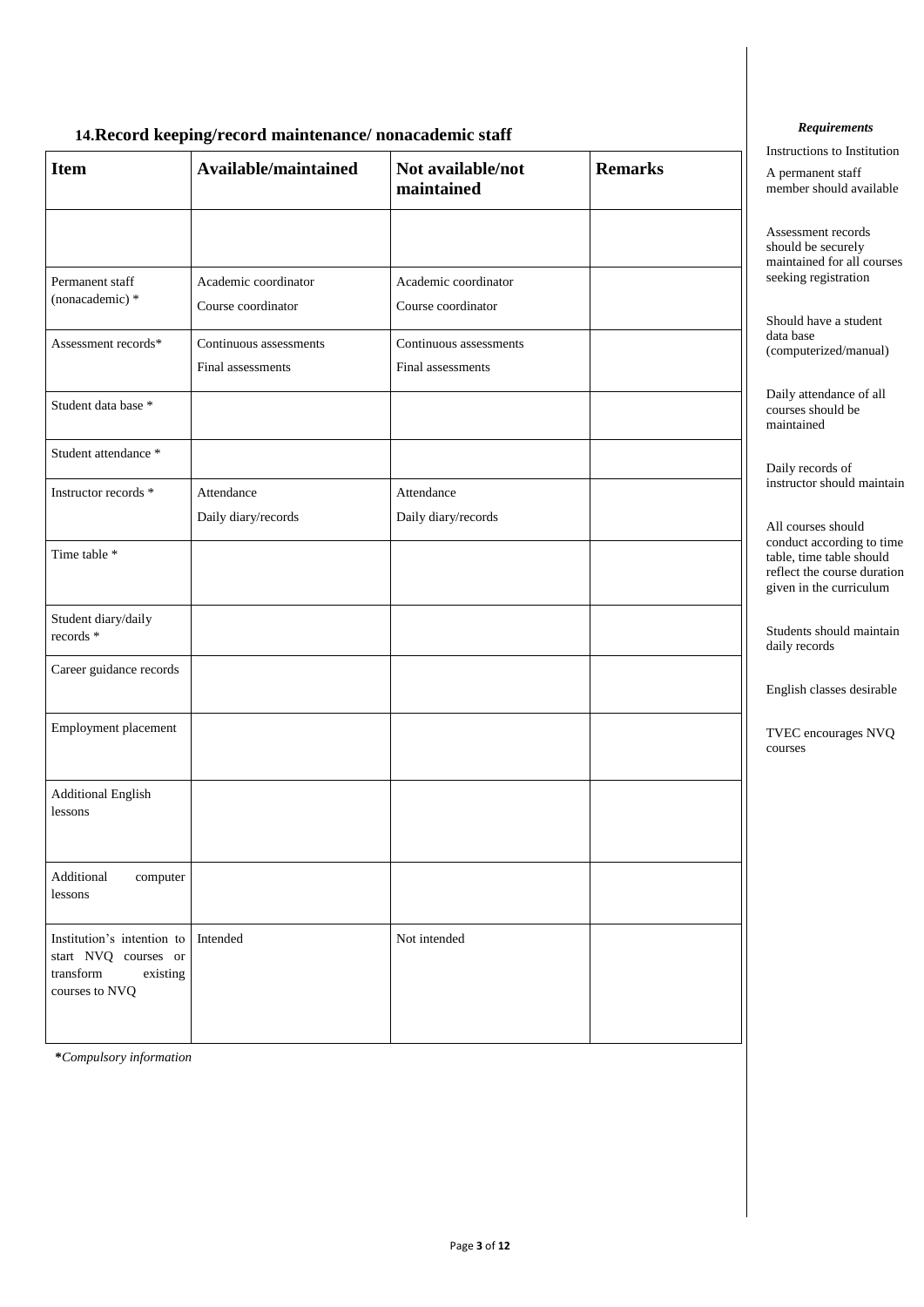| Title of the course (should be the same title<br>appear in the awarding certificate)                                                                                                                                                                                                                                                                                                                                                                                               | <b>Student</b><br>entry                                                                                            | No of<br>courses per                                                                           | FT/PT/<br>Course                        | <b>HRS</b><br><b>Theory</b>                                                                        | <b>HRS</b><br>Practical                                                                            | <b>HRS</b><br>assignme                                                        | <b>OJT</b><br>period              | <b>Duration in</b><br>months    | <b>Maximum</b><br>students can                                                                                      | <b>Availability</b><br>of               | <b>Tools</b><br>available                                                                                                                                                                             | Equipmen<br>t available | <b>Machinery</b><br>available |
|------------------------------------------------------------------------------------------------------------------------------------------------------------------------------------------------------------------------------------------------------------------------------------------------------------------------------------------------------------------------------------------------------------------------------------------------------------------------------------|--------------------------------------------------------------------------------------------------------------------|------------------------------------------------------------------------------------------------|-----------------------------------------|----------------------------------------------------------------------------------------------------|----------------------------------------------------------------------------------------------------|-------------------------------------------------------------------------------|-----------------------------------|---------------------------------|---------------------------------------------------------------------------------------------------------------------|-----------------------------------------|-------------------------------------------------------------------------------------------------------------------------------------------------------------------------------------------------------|-------------------------|-------------------------------|
|                                                                                                                                                                                                                                                                                                                                                                                                                                                                                    | qualification                                                                                                      | year                                                                                           | Fee                                     |                                                                                                    |                                                                                                    | nts/                                                                          |                                   |                                 | accommodate per<br>batch                                                                                            | curriculum                              |                                                                                                                                                                                                       |                         |                               |
|                                                                                                                                                                                                                                                                                                                                                                                                                                                                                    |                                                                                                                    |                                                                                                |                                         |                                                                                                    |                                                                                                    | projects                                                                      |                                   |                                 |                                                                                                                     |                                         |                                                                                                                                                                                                       |                         |                               |
|                                                                                                                                                                                                                                                                                                                                                                                                                                                                                    |                                                                                                                    |                                                                                                |                                         |                                                                                                    |                                                                                                    |                                                                               |                                   |                                 |                                                                                                                     |                                         |                                                                                                                                                                                                       |                         |                               |
|                                                                                                                                                                                                                                                                                                                                                                                                                                                                                    |                                                                                                                    |                                                                                                |                                         |                                                                                                    |                                                                                                    |                                                                               |                                   |                                 |                                                                                                                     |                                         |                                                                                                                                                                                                       |                         |                               |
|                                                                                                                                                                                                                                                                                                                                                                                                                                                                                    |                                                                                                                    |                                                                                                |                                         |                                                                                                    |                                                                                                    |                                                                               |                                   |                                 |                                                                                                                     |                                         |                                                                                                                                                                                                       |                         |                               |
|                                                                                                                                                                                                                                                                                                                                                                                                                                                                                    |                                                                                                                    |                                                                                                |                                         |                                                                                                    |                                                                                                    |                                                                               |                                   |                                 |                                                                                                                     |                                         |                                                                                                                                                                                                       |                         |                               |
|                                                                                                                                                                                                                                                                                                                                                                                                                                                                                    |                                                                                                                    |                                                                                                |                                         |                                                                                                    |                                                                                                    |                                                                               |                                   |                                 |                                                                                                                     |                                         |                                                                                                                                                                                                       |                         |                               |
|                                                                                                                                                                                                                                                                                                                                                                                                                                                                                    |                                                                                                                    |                                                                                                |                                         |                                                                                                    |                                                                                                    |                                                                               |                                   |                                 |                                                                                                                     |                                         |                                                                                                                                                                                                       |                         |                               |
|                                                                                                                                                                                                                                                                                                                                                                                                                                                                                    |                                                                                                                    |                                                                                                |                                         |                                                                                                    |                                                                                                    |                                                                               |                                   |                                 |                                                                                                                     |                                         |                                                                                                                                                                                                       |                         |                               |
|                                                                                                                                                                                                                                                                                                                                                                                                                                                                                    |                                                                                                                    |                                                                                                |                                         |                                                                                                    |                                                                                                    |                                                                               |                                   |                                 |                                                                                                                     |                                         |                                                                                                                                                                                                       |                         |                               |
|                                                                                                                                                                                                                                                                                                                                                                                                                                                                                    |                                                                                                                    |                                                                                                |                                         |                                                                                                    |                                                                                                    |                                                                               |                                   |                                 |                                                                                                                     |                                         |                                                                                                                                                                                                       |                         |                               |
|                                                                                                                                                                                                                                                                                                                                                                                                                                                                                    |                                                                                                                    |                                                                                                |                                         |                                                                                                    |                                                                                                    |                                                                               |                                   |                                 |                                                                                                                     |                                         |                                                                                                                                                                                                       |                         |                               |
|                                                                                                                                                                                                                                                                                                                                                                                                                                                                                    |                                                                                                                    |                                                                                                |                                         |                                                                                                    |                                                                                                    |                                                                               |                                   |                                 |                                                                                                                     |                                         |                                                                                                                                                                                                       |                         |                               |
|                                                                                                                                                                                                                                                                                                                                                                                                                                                                                    |                                                                                                                    |                                                                                                |                                         |                                                                                                    |                                                                                                    |                                                                               |                                   |                                 |                                                                                                                     |                                         |                                                                                                                                                                                                       |                         |                               |
|                                                                                                                                                                                                                                                                                                                                                                                                                                                                                    |                                                                                                                    |                                                                                                |                                         |                                                                                                    | Requirements* (Instruction to Institution)                                                         |                                                                               |                                   |                                 |                                                                                                                     |                                         |                                                                                                                                                                                                       |                         |                               |
| Diploma in core - 1200 national hours (600 hrs<br>institute training)<br>Diploma in skills upgrading $-600$ national hrs (300<br>hrs institute training)<br>Certificate in core vocational training- 600 national<br>hrs (300 hrs institutional training)<br>Certificate in basic vocational skills $-50$ hrs of<br>institutional training)<br>Certificate in skills upgrading – more than 10 hrs of<br>institutional training.<br>Certificate in livelihood skills - above 10 hrs | Entry<br>qualification<br>should satisfy<br>the necessary<br>competency<br>requirements<br>to follow the<br>course | Should<br>comply<br>course<br>duration,<br>capacities of<br>class rooms,<br>number of<br>hours | Should<br>satisfy<br>course<br>duration | Should<br>in the<br>curriculu<br>m, Class<br>roomteac<br>hing,<br>Student<br>teacher<br>ratio 25:1 | Should<br>specify   specify in the   specify in<br>curriculum,<br>Student<br>teacher ratio<br>15:1 | Should<br>the<br>curriculu<br>m;<br>continuou<br>s & final<br>assessmen<br>ts | Evidence<br>with<br>MOU<br>signed | Should<br>satisfy<br>curriculum | Depend on the<br>capacities of class   outline/sum   number of students, calibration should done,<br>rooms $(15:1)$ | mary<br>curriculum<br>need to<br>attach | Curriculum   Should satisfy with curriculum requirements,<br>safety requirements ensured, service agreements<br>with maintenance should available, all items<br>should be in working order and in use |                         |                               |

# **15. Details of courses and curricula (Please see below forrequirements)\***